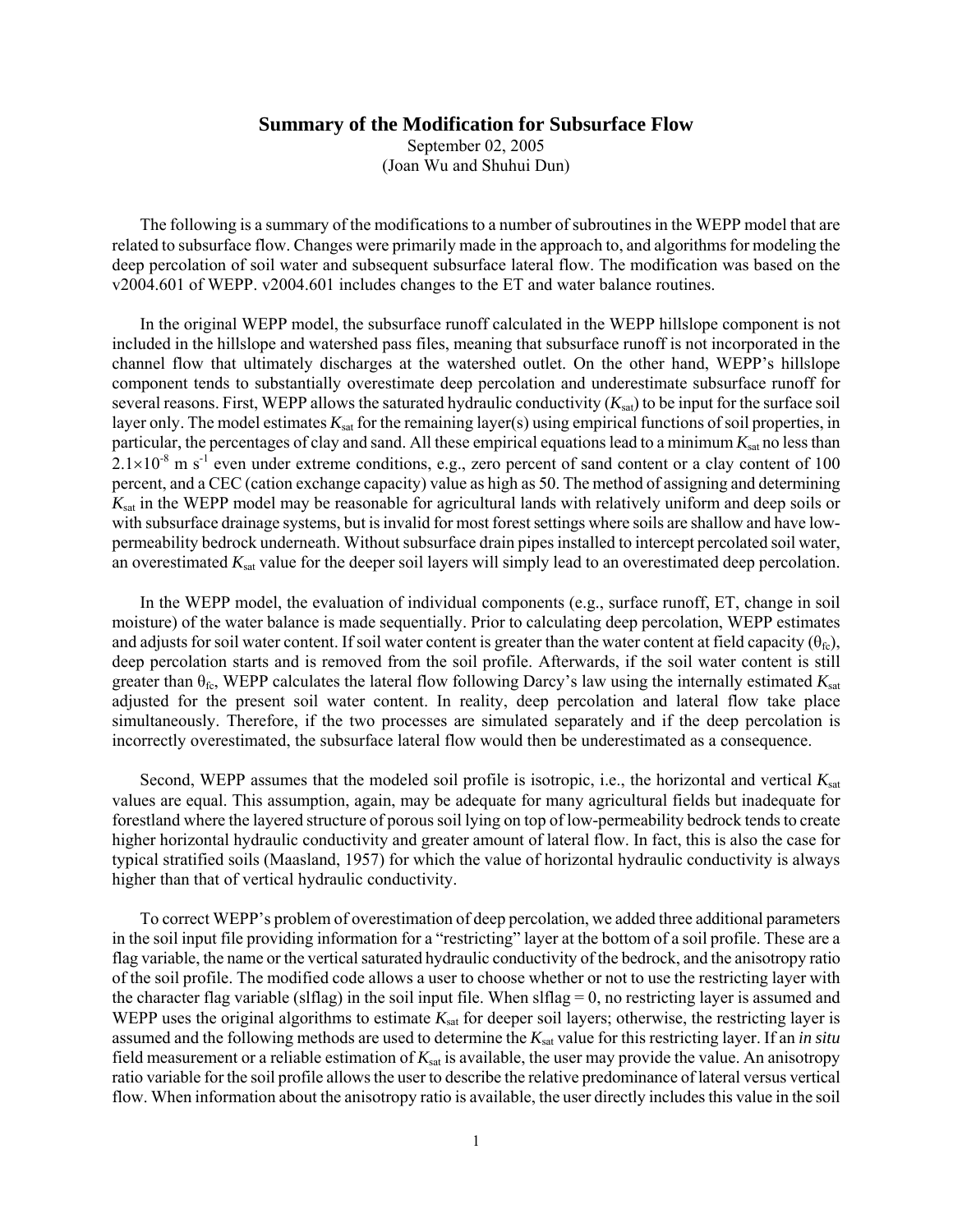input file. When this information is not available, the user should indicates this condition by giving a negative value. Subsequently, a default value of 25 would be used internally by the program. Domenico and Schwartz (1997) suggest a range of anisotropy of  $1-1,000$  for most geological materials. The value of  $K_{sat}$  in the horizontal direction for each soil layer will be in turn altered by multiplying the  $K_{sat}$  values with the anisotropy ratio. Currently, a single anisotropy ratio is assigned for all soil layers. In the future, the user may be given the option to input the anisotropy ratio for each individual soil layer. The general types of bedrock included in the modified WEPP Windows interface code are those given by Domenico and Schwartz (1997), representing the most commonly occurring sedimentary and crystalline rocks. For these rocks, the vertical *K*<sub>sat</sub> values range from  $3\times10^{-14}$  m s<sup>-1</sup> for unfractured igneous and metamorphic rocks to  $3\times10^{-2}$  m s<sup>-1</sup> for gravel. For each individual bedrock, Domenico and Schwartz (1997) provide a range of the  $K_{sat}$  values. Included in the WEPP Windows interface were the average  $K_{\text{sat}}$  values.

In the original WEPP code, only surface runoff information, labeled as "EVENT", is stored and passed to the watershed master pass file. To include the subsurface runoff information in the hillslope and watershed pass files, two different methods are used, and for both it was assumed that, due to its slow rate and after undergoing natural filtration, subsurface runoff is essentially clear and contains no sediment. In the first method, when both surface runoff and subsurface runoff occur on a certain day, the surface runoff is assumed to dominate the water flow and sediment transport processes, and the subsurface runoff is simply added to the surface runoff (by volume) without changing the sediment amount in it and without altering the event duration. This approach is valid under those field conditions where the stream bank slope is relatively gentle and well vegetated. Additionally, a preliminary analysis of WEPP simulation results indicated that surface runoff occurs much less frequently than subsurface runoff but it typically produces much greater amount of flow than subsurface runoff on an event basis. Therefore, the neglect of erosion caused by subsurface runoff may be adequate. The second method of including subsurface runoff in the pass files is used in situations when only subsurface runoff occurs on a hillslope. In the new WEPP code, a subsurface runoff event is assumed to last 24 hours (one day) and the event is recorded in the hillslope pass file, with a label "SUBEVENT". This information is then transferred to the watershed master pass file by a WEPP subroutine (WSHPAS), which has been modified to subsurface events in addition to surface events. Accordingly, another subroutine (WSHRED) was modified such that it can properly read the information stored in the watershed master pass file, and then pass the information to the channel or impoundment model component for subsequent calculations.

Another important change made was for routing subsurface flow events when there is no surface runoff event. In the original WEPP, the channel or impoundment component cannot route flow when there is no storm, irrigation, or surface runoff event. Modifications were made to route subsurface runoff when no such water input or runoff is existent. Generally, the total volume of subsurface runoff generated by an upstream hillslope was assumed to be evenly distributed along the channel and water balance is calculated by the existing WEPP channel hydrologic routines. As mentioned earlier, compared to surface runoff that often occurs within a relatively short duration and at a high intensity, subsurface runoff tends to last much longer and at a much lower rate. Therefore, the subsurface runoff generally does not carry with it sediment and does not cause bank erosion upon entering the stream from the hillslope. After entering a channel, however, the subsurface runoff adds to the channel flow, increasing the transport capacity of the channel and potential channel erosion as well. Hence, the modified WEPP would generally be expected to predict higher channel erosion than the original model.